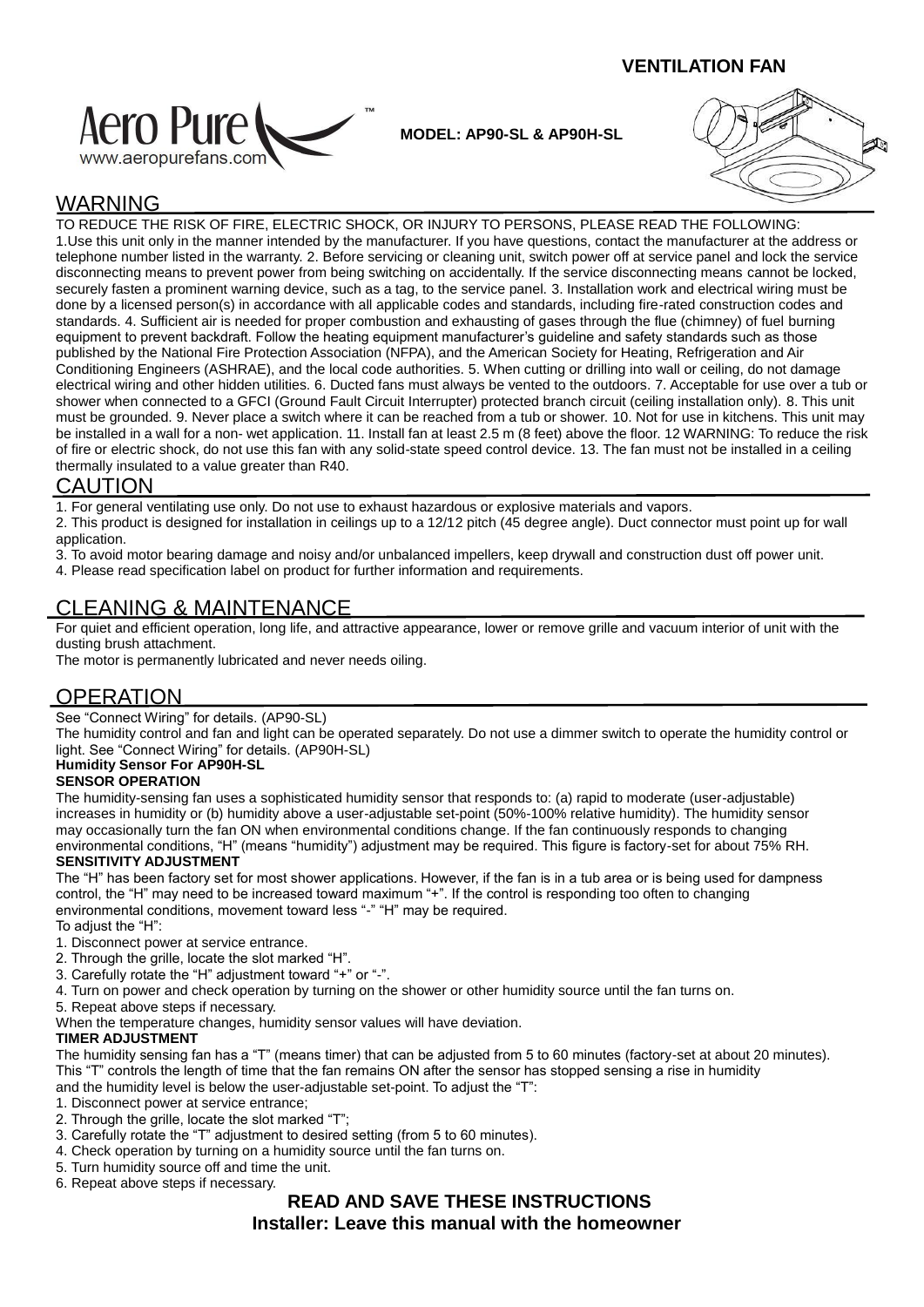# PLAN THE INSTALLATION



# ASSEMBLY INSTRUCTIONS

1. Before installation, you need to know:



1. Do not use in a cooking area. 2. Two ways to connect ductwork to a factory-shipped unit









# **READ AND SAVE THESE INSTRUCTIONS Installer: Leave this manual with the homeowner**



bottom of the joist. Screw housing to joist through hole A and hole B. Screw the hanger bar onto the other side of joist through the hole (refer to diagram at right). Screw hanger bar to housing with screw A. Hanger Bar Options

| Distance A                           | Hanger Bar         | Channel            |
|--------------------------------------|--------------------|--------------------|
| 13 1/4 in to 15 1/2 in (336mm-394mm) | Hanger bar (short) | Channel A (Fig. 1) |
| 16 1/2 in to 18 7/8 in (419mm-480mm) | Hanger bar (long)  | Channel B (Fig. 2) |

## 3.Mount with hanger bars only

Slide hanger bars onto housing and adjust to fit between framing. Extend the hanger bars to the width of the framing. Holding the fan in place, position the hanger bar tabs close to the bottom edge of the framing. Secure hanger bars to framing using one screw on each end of hanger bar (refer to the right diagram). Screw hanger bars to housing with screw A.

#### Hanger Bar A Option

| Distance A                           | Hanger Bar A       |
|--------------------------------------|--------------------|
| 14 in to 23 1/2 in (356mm-597mm)     | Hanger bar (short) |
| 21 1/4 in to 23 1/2 in (540mm-597mm) | Hanger bar (long)  |
|                                      |                    |

#### 4. Mount to I-joist

Slide one hanger bar (long) into channel B on the housing and adjust to fit between framing. Hold housing in place so that the housing contacts the bottom of the joist. Screw housing to joist through hole A and hole B. Screw the hangar bar onto the other side of joist through the hole (refer to diagram at right). Screw hanger bar to housing with screw A.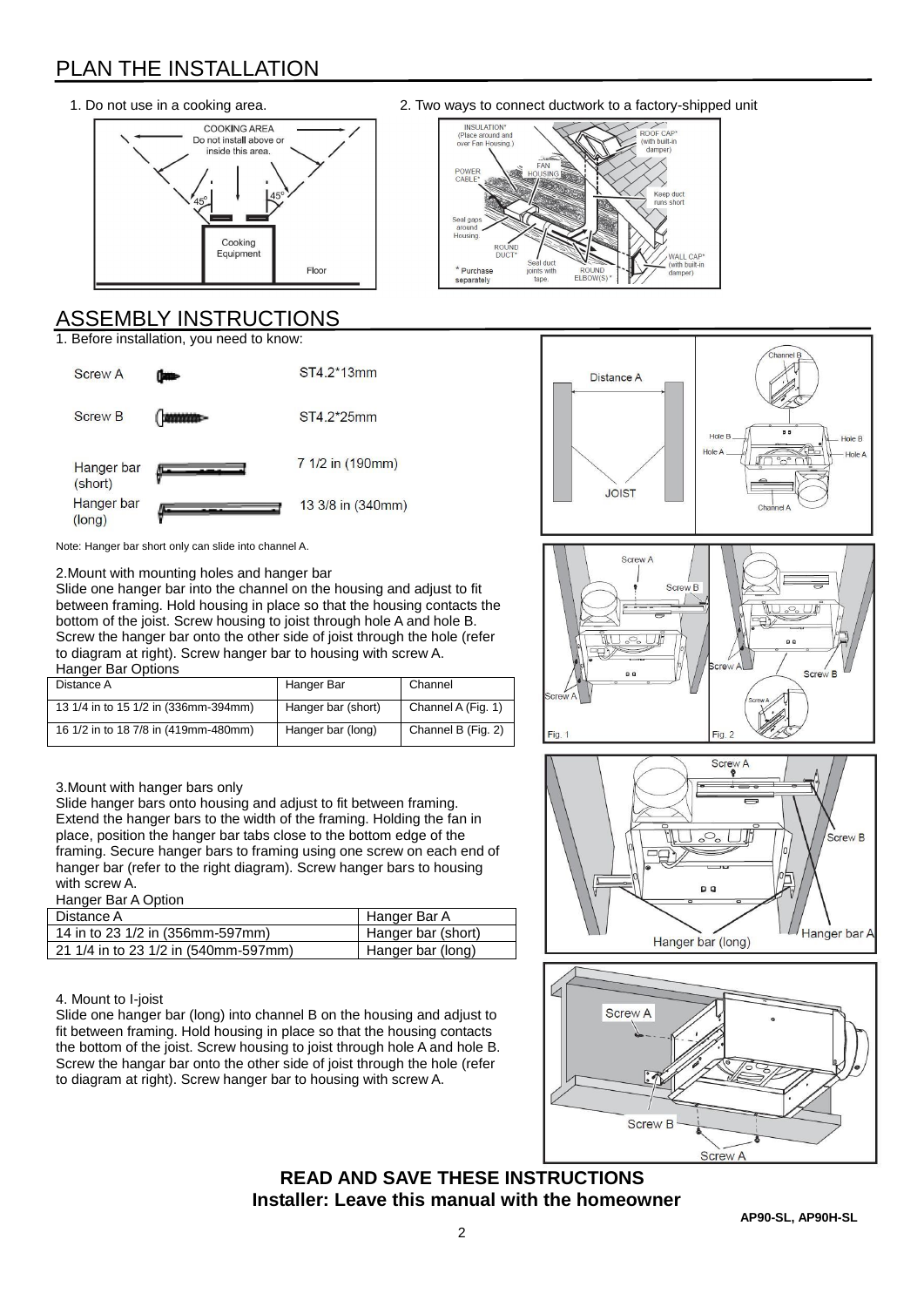# ASSEMBLY INSTRUCTIONS

#### 5. INSTALL DUCTWORK

Connect the round ductwork (not included) to the damper/duct connector, and run the ductwork to a roof or wall cap (not included). Using duct tape (not included), secure all the ductwork connections so that they are air tight Insulated flexible duct is recommended for the quietest possible installation. If rigid duct is used, a short (1-3 feet) section of insulated flexible duct will ensure quiet operation.

The ducting from this fan to the outside of building has a strong effect on the air flow, noise and energy use of the fan. Use the shortest, straightest duct routing possible for best performance, and avoid installing the fan with smaller ducts than recommended. Insulation around the ducts can reduce energy loss and inhibit mold growth. Fans installed with existing ducts may not achieve their rated air flow.



# CONNECT ELECTRICAL WIRING

Run 120V AC house wiring to the location of the fan. Use only UL-approved connectors (not included) to attach the house wiring to the wiring plate. Refer to the wiring diagram and connect the wires as shown.

#### **For AP90-SL**



#### **For AP90H-SL**



# INSTALL GRILLE

Install ceiling material to complete the ceiling construction. Then cut around the fan housing.

To attach the grille assembly to the fan housing, pinch the grille springs on the sides of the grille assembly, and position the grille into the housing with the grille springs in the appropriate slots. Gently push the grille assembly towards the ceiling to secure.



## **READ AND SAVE THESE INSTRUCTIONS Installer: Leave this manual with the homeowner**

**AP90-SL, AP90H-SL**